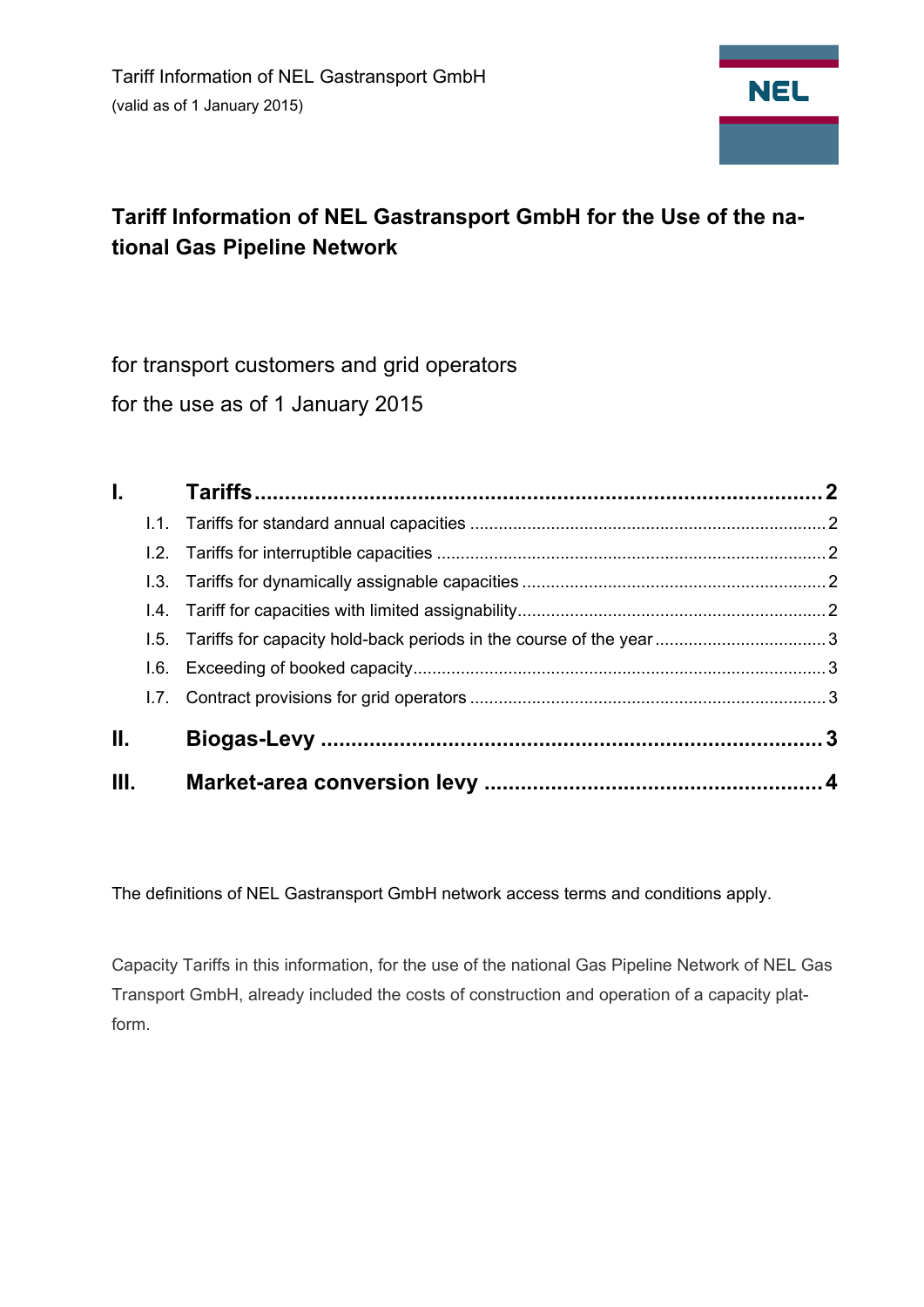# **I. Tariffs**

## **I.1. Tariffs for standard annual capacities**

The specific tariff for the provision of firm and free assignable Capacities according to GTC Section 9 item 1 lit. a, b, c, d at entry- and exit points with a booking period of 365 coherent days resp. 366 coherent days in a leap year (tariff for standard annual capacities) is the result of the following table. Additional to the tariffs, the specific biogas levy will be charged as per section II and the specific market-area conversion levy will be charged at 1. Of January 2015 as per section III.

The fees for measuring, invoicing and operation of measuring stations are already included in the tariffs.

| <b>Tariffs for Standard annual Capacities</b>                                  |                      |                       |                        |  |  |  |
|--------------------------------------------------------------------------------|----------------------|-----------------------|------------------------|--|--|--|
| (Firm and free assignable capacities with a booking period of a coherent year) |                      |                       |                        |  |  |  |
| <b>Grid Point</b>                                                              | <b>Grid point-ID</b> | <b>Flow Direction</b> | Tariff (EUR/(kWh/h)/a) |  |  |  |
| Greifswald                                                                     | 93200                | Entry                 | 4.55                   |  |  |  |
| Greifswald IKG                                                                 | 92070                | Exit                  | 4.55                   |  |  |  |
| Boizenburg                                                                     | 93DRA                | Exit                  | 4.55                   |  |  |  |

## **I.2. Tariffs for interruptible capacities**

The tariff for interruptible capacities according to GTC Section 9 paragraph 1 amounts to 90% of the tariff for firm capacity as per section I.1.

## **I.3. Tariffs for dynamically assignable capacities**

The tariff for dynamically assignable capacities according to Appendix GTC 4 Clause 2 amounts to 100% of the tariff for firm capacity as per section I.1. Dynamically assignable capacities will be published separately.

## **I.4. Tariff for capacities with limited assignability**

The tariff for capacities with limited assignability according to GTC section 9 item lit. 1 e amounts to 100% of the tariff for firm capacity as per section I.1. Capacities which are bookable as capacities with limited assignability will be published separately.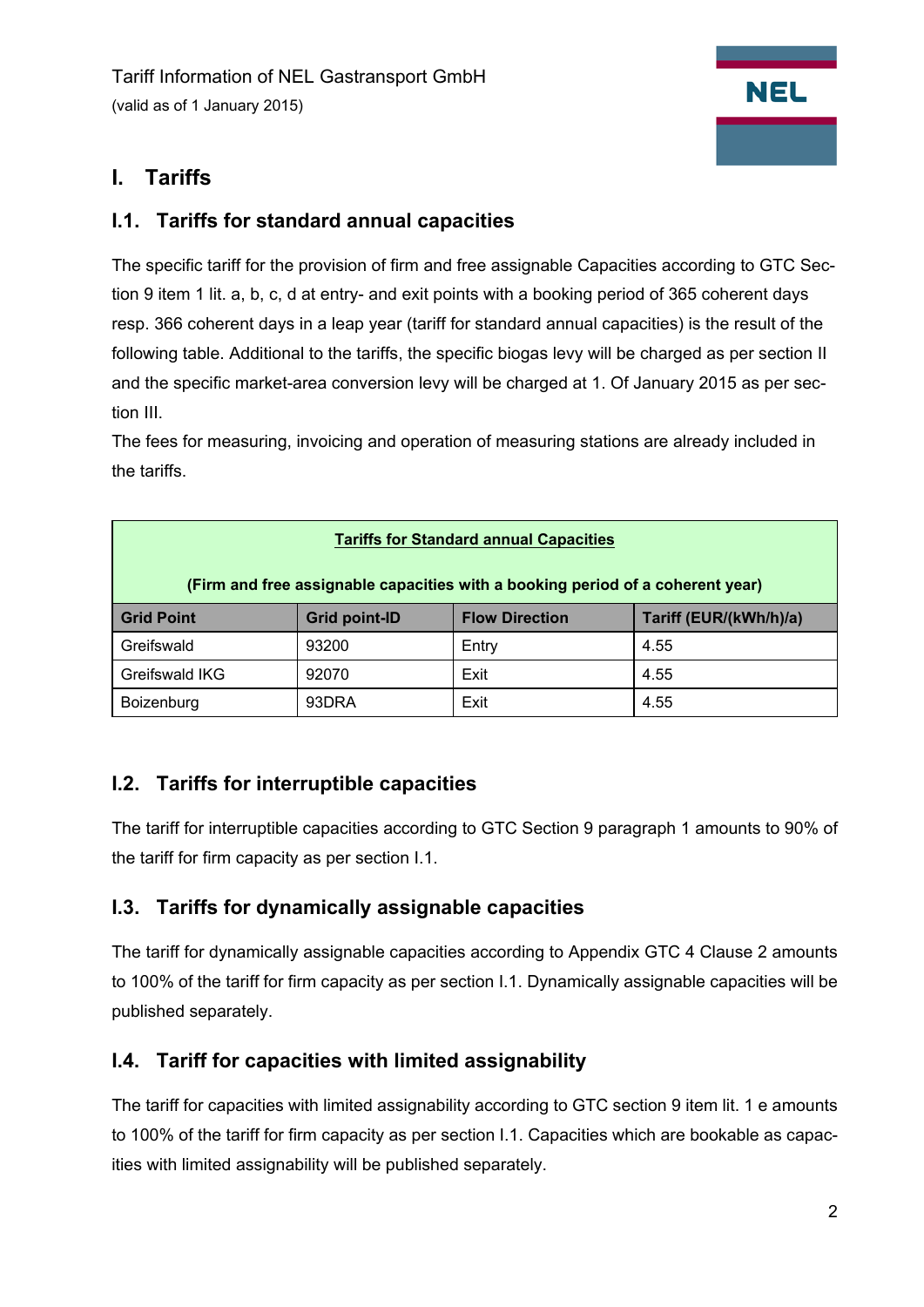# **NEL**

## **I.5. Tariffs for capacity hold-back periods in the course of the year**

The tariff for the provision of capacities according to sections  $1.1 - 1.4$ . with capacity hold-back periods in the course of the year derives from the multiplication of the tariffs for standard annual capacities as per section I.1. – I.4. with a proportional volume of 365  $\frac{1}{\sqrt{2}}$  for every booked day resp.

366  $\frac{1}{\sqrt{2}}$  for every booked day in a leap year.

## **I.6. Exceeding of booked capacity**

If a customer exceeds the ordered capacity in an hour of a day, an increased tariff as per § 18 section 6 of the "Vereinbarung über die Kooperation gemäß § 20 Abs. 1 b) EnWG zwischen den Betreibern von in Deutschland gelegenen Gasversorgungsnetzen in der Änderungsfassung vom 30. Juni 2014 Kooperationsvereinbarung" resp. § 30 section 4 of the NEL Gastransport GmbH General Terms and Conditions will be charged. In case of ordered capacity the provisions as per § 18 section 7 of the "Kooperationsvereinbarung" remain unaffected. This increased tariff amounts to the fourfold of the regular tariff at the affected grid point, as it is shown in this tariff information.

## **I.7. Contract provisions for grid operators**

In relation to network operators, without prejudice of section I.6, the regulations as per the sections I.1 to I.5 of this tariff information are valid as per "Vereinbarung über die Kooperation gemäß § 20 Abs. 1 b) EnWG zwischen den Betreibern von in Deutschland gelegenen Gasversorgungsnetzen". The latest version is valid and supersedes previous versions.

# **II. Biogas-Levy**

The specific actually biogas levy to be paid in addition to the tariffs amounts to 0.60 EUR/(kWh/h)/a in the year 2015. It is charged for grid connection points to end-consumers as well as to grid interconnection points to downstream operators.